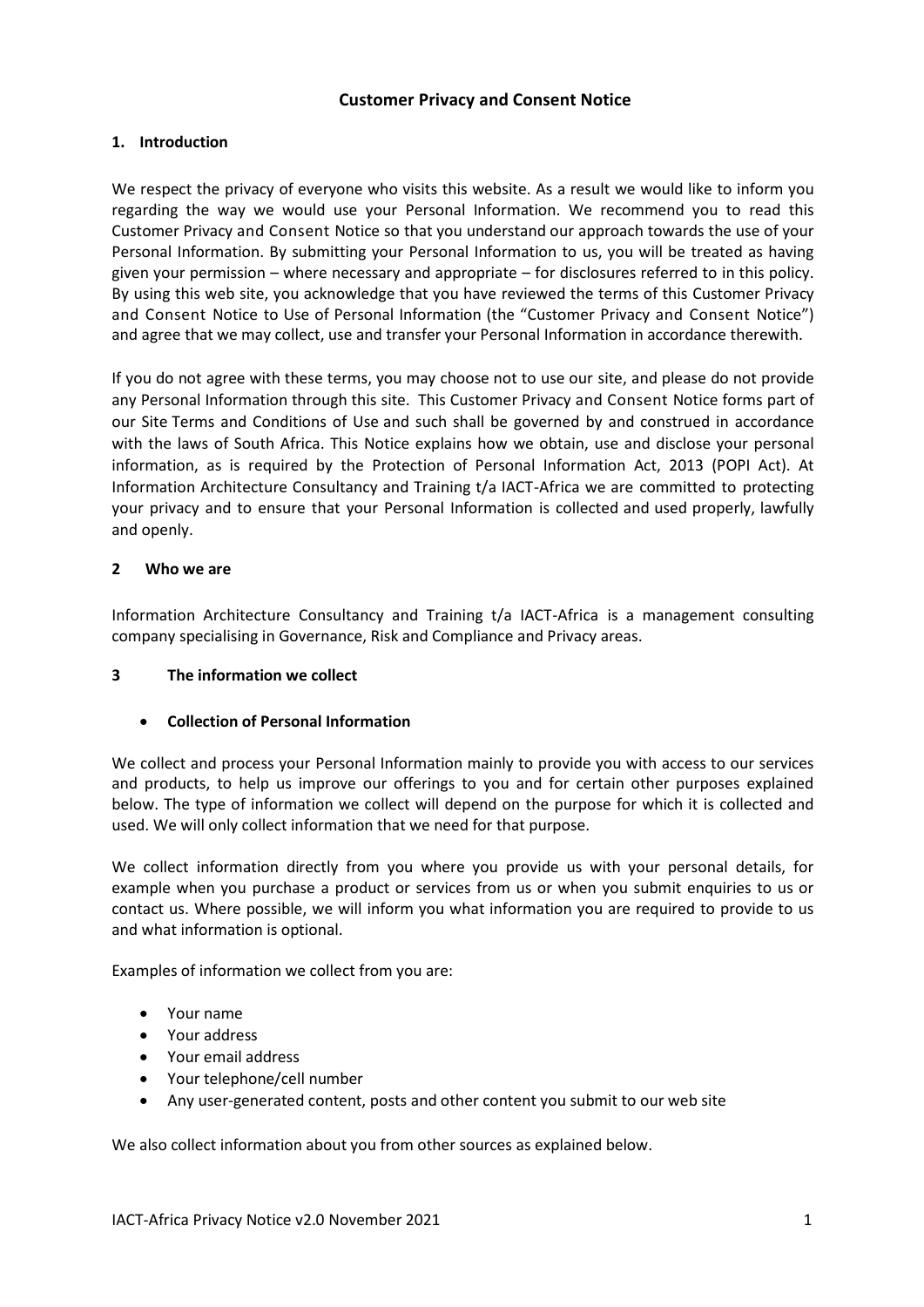With your consent, we may also supplement the information that you provide to us with information we receive from other companies in the privacy and data protection industry in order to offer you a more comprehensive service.

# **Collection of Non-Personal Information**

We may automatically collect non-Personal Information about you such as the type of internet browsers you use or the website from which you linked to our website. We may also aggregate details which you have submitted to the site (for example, the products or services you are interested in). You cannot be identified from this information and it is only used to assist us in providing an effective service on this web site. We may from time to time supply third parties with this non-personal or aggregated data for uses in connection with this website.

# **Cookies policy**

We use the term "cookies" to refer to cookies and other similar technologies covered by the POPI Act on privacy in electronic communications.

# **What is a cookie?**

Cookies are small data files that your browser places on your computer or device. Cookies help your browser navigate a website and the cookies themselves cannot collect any information stored on your computer or your files. When a server uses a web browser to read cookies they can help a website deliver a more user-friendly service. To protect your privacy, your browser only gives a website access to the cookies it has already sent to you.

# **Why do we use cookies?**

We use cookies to learn more about the way you interact with our content and help us to improve your experience when visiting our website. Cookies remember the type of browser you use and which additional browser software you have installed. They also remember your preferences, such as language and region, which remain as your default settings when you revisit the website. Cookies also allow you to rate pages and fill in comment forms. Some of the cookies we use are session cookies and only last until you close your browser, others are persistent cookies which are stored on your computer for longer.

# **How are third party cookies used?**

For some of the functions within our websites we use third party suppliers, for example, when you visit a page with videos embedded from or links to YouTube. These videos or links (and any other content from third party suppliers) may contain third party cookies and you may wish to consult the policies of these third party websites for information regarding their use of cookies.

# **How do I reject and delete cookies?**

We will not use cookies to collect personally identifiable information about you. However, should you wish to do so, you can choose to reject or block the cookies set by Information Architecture Consultancy and Training t/a IACT-Africa by changing your browser settings – see the Help function within your browser for further details. Please note that most browsers automatically accept cookies so if you do not wish cookies to be used you may need to actively delete or block the cookies.

You can also visit [www.allaboutcookies.org](http://www.shell.com/zaf/disclaimer-en.html/aHR0cDovL3d3dy5hbGxhYm91dGNvb2tpZXMub3JnLw==) for details on how to delete or reject cookies and for further information on cookies generally. For information on the use of cookies in mobile phone browsers and for details on how to reject or delete such cookies, please refer to your handset manual. Note, however, that if you reject the use of cookies you will still be able to visit our websites but some of the functions may not work correctly.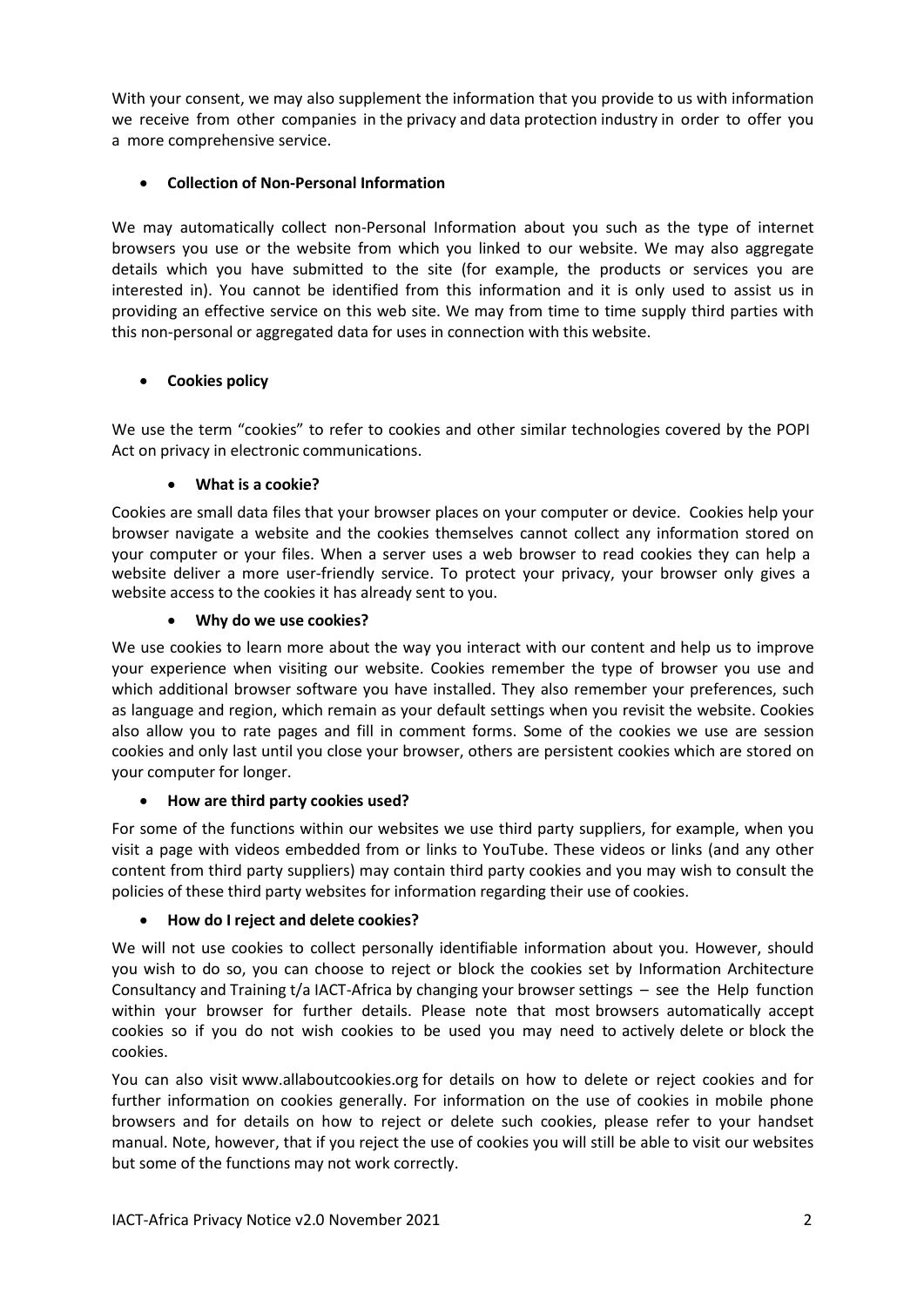## **4 How we use your information**

We will use your Personal and Non-Personal Information only for the purposes for which it was collected or agreed with you, for example:

- To confirm and verify your identity or to verify that you are an authorised customer for security purposes
- To carry out our obligations arising from any contracts entered into between you and us
- To notify you about changes to our service
- For market research purposes
- To assist with business development
- For the detection and prevention of fraud, crime, or other malpractice
- To conduct market or customer satisfaction research or for statistical analysis
- For audit and record keeping purposes
- In connection with legal proceedings
- We will also use your Personal Information to comply with legal and regulatory requirements or industry codes to which we subscribe or which apply to us, or when it is otherwise allowed by law.
- For monitoring and auditing site usage
- Evaluate the use of the site, products and services
- Analyse the effectiveness of our advertisements, competitions and promotions
- Personalise your website experience, as well as to evaluate (anonymously and in the aggregate) statistics on website activity, such as what time you visited it, whether you've visited it before and what site referred you to it
- Make the site easier to use and to better tailor the site and our products to your interests and needs
- Help speed up your future activities and experience on the site. For example, a site can recognise that you have provided your Personal Information and will not request the same information a second time.
- Collect information about the device you are using to view the site, such as your IP address or the type of Internet browser or operating system you are using, and link this to your Personal Information so as to ensure that the site presents the best web experience for you
- To contact you regarding products and services which may be of interest to you, provided you have given us consent to do so or you have previously requested a product or service from us and the communication is relevant or related to that prior request and made within any timeframes established by applicable laws.
- Suggest products or services (including those of relevant third parties) which we think may be of interest to you
- Offer you the opportunity to take part in competitions or promotions
- You can opt out of receiving communications from us at any time. Any direct marketing communications that we send to you will provide you with the information and means necessary to opt out.
- To respond to your queries or comments
- Where we collect Personal Information for a specific purpose, we will not keep it for longer than is necessary to fulfil that purpose, unless we have to keep it for legitimate business or legal reasons. In order to protect information from accidental or malicious destruction,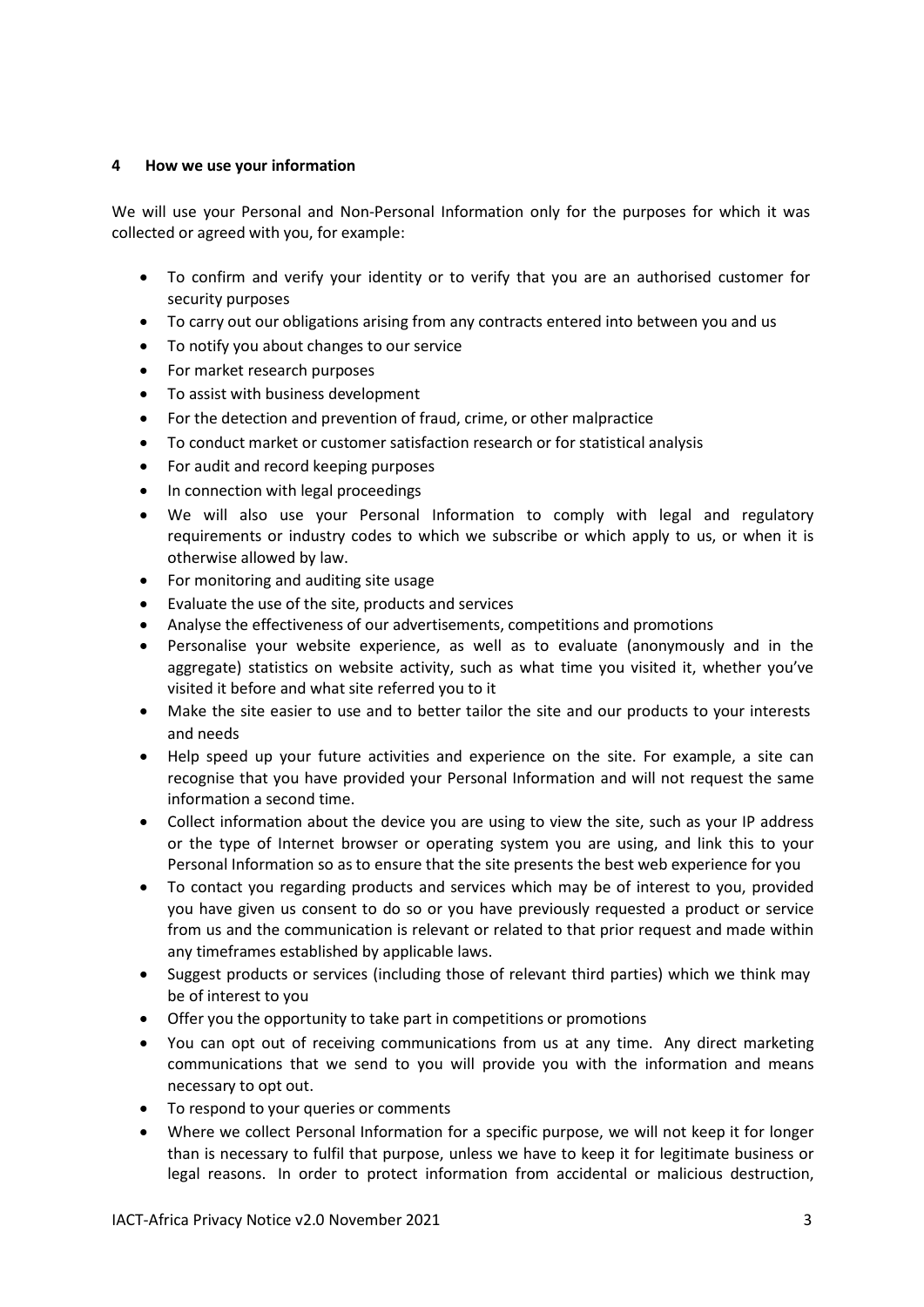when we delete information from our services we may not immediately delete residual copies from our servers or remove information from our backup systems.

## **5 Disclosure of Personal Information**

We may disclose your Personal Information to our service providers who are involved in the delivery of products or services to you. We have agreements in place to ensure that they comply with these privacy terms.

We may share your Personal Information with, and obtain information about you from:

- Third parties for the purposes listed above;
- Other companies in the office products industry when we believe it will enhance the services and products we can offer to you, but only where you have not objected to such sharing;
- Other third parties from whom you have chosen to receive marketing information.

We may also disclose your information:

- Where we have a duty or a right to disclose in terms of law or industry codes;
- Where we believe it is necessary to protect our rights.

#### **6 Personal Information Security**

We are legally obliged to provide adequate protection for the Personal Information we hold and to stop unauthorised access and use of personal information. We will, on an on-going basis, continue to review our security controls and related processes to ensure that your Personal Information is secure.

Our security policies and procedures cover:

- Physical security;
- Computer and network security;
- Access to personal information;
- Secure communications;
- Security in contracting out activities or functions;
- Retention and disposal of personal information;
- Acceptable usage of personal information;
- Governance and regulatory issues;
- Investigating and reacting to security incidents.

When we contract with third parties, we impose appropriate security, privacy and confidentiality obligations on them to ensure that Personal Information that we remain responsible for, is kept secure.

We will ensure that anyone to whom we pass your Personal Information agrees to treat your information with the same level of protection as we are obliged to.

#### **7 Access to your Personal Information**

You have the right to request a copy of the Personal Information we hold about you. To do this, simply contact us at the numbers/addresses listed on our home page and specify what information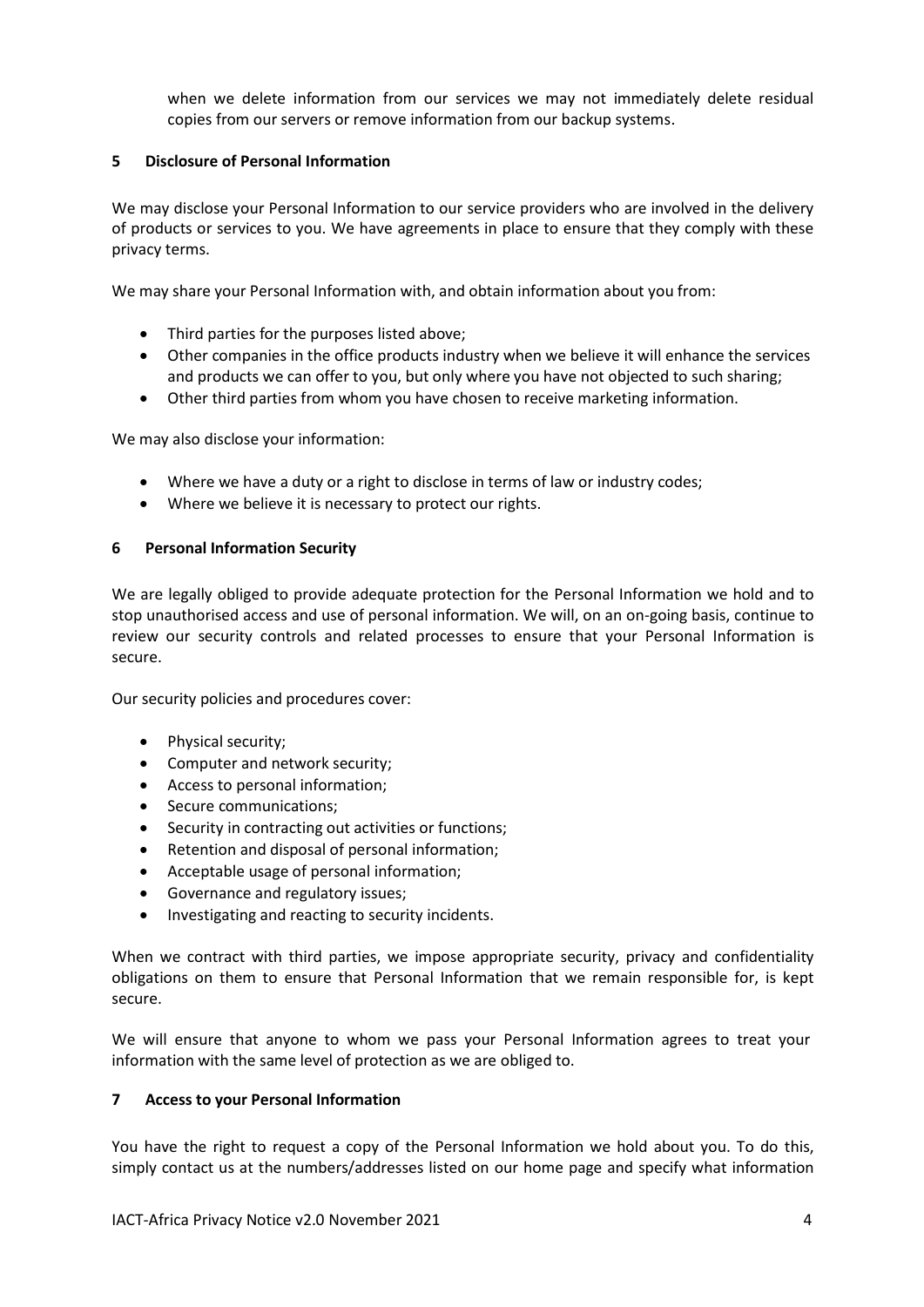you would like. We will take all reasonable steps to confirm your identity before providing details of your personal information.

Please note that any such access request may be subject to a payment of a legally allowable fee, as laid down in our POPI Act Policy.

## **8 Correction of your Personal Information**

You have the right to ask us to update, correct or delete your personal information. We will take all reasonable steps to confirm your identity before making changes to Personal Information we may hold about you. We would appreciate it if you would take the necessary steps to keep your Personal Information accurate and up-to-date by notifying us of any changes we need to be aware of.

## **9 Definition of Personal Information**

According to the POPI Act **''Personal Information''** means information relating to an identifiable, living, natural person, and where it is applicable, an identifiable, existing juristic person. The POPI Act, which has more specific examples if you need them, can be found at the following link: [www.gov.za/documents/download.php?f=204368](http://www.gov.za/documents/download.php?f=204368)

## **10 Right to object**

In terms of the POPI Act (POPIA) section 18. (h) (iv) you have the right to object to the processing of personal information as referred to in section 11(3) of the POPIA.

#### **11 Right to lodge a compliant**

In terms of the POPI Act (POPIA) section 18. (h) (v) you have the right to lodge a complaint to the Information Regulator (South Africa) (IRSA). The IRSA contact details are:

<https://www.justice.gov.za/inforeg/contact.html>

JD House 27 Stiemens Street Braamfontein Johannesburg, 2001

P.O Box 31533, Braamfontein, Johannesburg, 2017

#### **General enquiries email:**

[enquiries@inforegulator.org.za](mailto:enquiries@inforegulator.org.za)

**Complaints email addresses:** 

**POPIA Complaints**

[POPIAComplaints@nforegulator.org.za](mailto:POPIAComplaints@nforegulator.org.za) 

**PAIA Complaints**

[PAIAComplaints@nforegulator.org.za](mailto:PAIAComplaints@nforegulator.org.za)